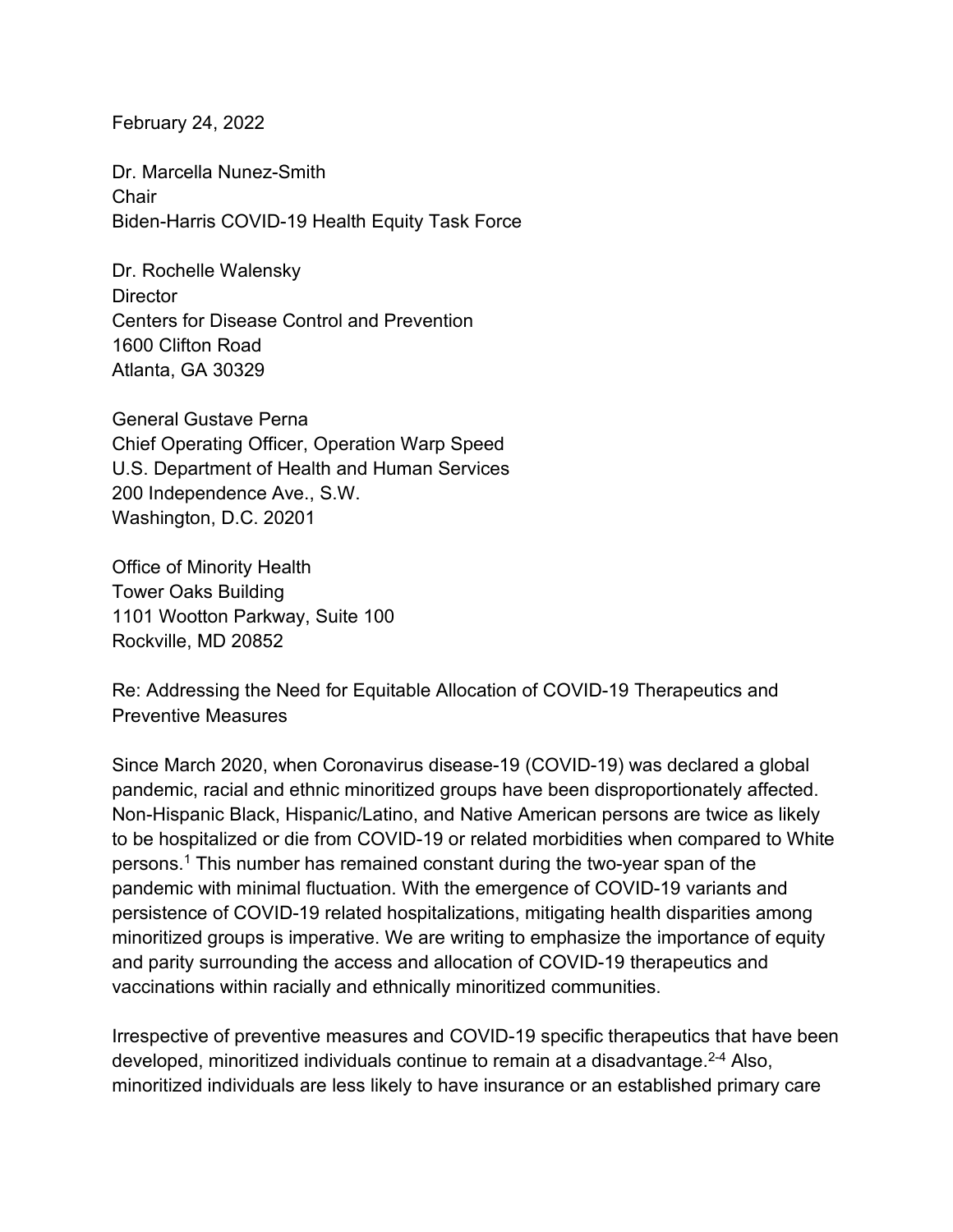provider, limiting their access to necessary, life-saving healthcare. <sup>5</sup> In a letter delivered in February of 2021, the National Pharmaceutical Association (NPhA) and Society of Infectious Diseases (SIDP) advocated for equitable access to COVID-19 vaccinations and the role of pharmacists in mitigating observed health inequities. <sup>6</sup> Since this pharmacist-led call for equity, three COVID-19 vaccines have been introduced. Pharmacists have employed unique, tailored approaches to promote equity in the immunization process and vaccinated millions. $^{7, 8}$  Although pharmacists have served as racially concordant, trustworthy messengers and translators of COVID-19 scientific information, as well as clinical coordinators for outreach efforts that prioritize minoritized patients, vaccine uptake continues to lag in communities of color. Furthermore, advocacy of vaccine equity and accessibility is waning as the pandemic wears on. This is particularly alarming, as the need for third doses of the COVID-19 vaccines has become imperative and uptake remains minimal among minoritized groups, placing them at great risk.

COVID-19 directed therapeutics such as Paxlovid® (nirmatrelvir-ritonavir), molnupiravir, and sotrovimab have shown activity against the most recent COVID-19 variant. However, minoritized individuals are less likely to be the recipients of these novel agents despite being disproportionately represented among those with COVID-19 severe illness and death.<sup>3, 4</sup> Thus, strategies to promote equitable access and allocation of these COVID-19 medications, including developing risk-based allocation protocols that incorporate race and ethnicity, are of extreme importance. While some states have attempted to implement such measures, they have been met with opposition.<sup>3</sup> Thus, it is imperative that the federal government provide clear guidance and recommendations that place health equity at the forefront of access and allocation processes. As pharmacists play a major role in providing these medications to patients, we are dedicated to advocating for their equitable distribution to minoritized individuals and strongly urge the federal government to exercise urgency in addressing these barriers.

As pharmacists who share with other healthcare professionals the responsibility to ensure health equity, we offer the following recommendations for your consideration:

- Federal adoption of therapeutic allocation protocols that prioritize race and ethnicity, which are strong indicators of COVID-19 severe illness and death, as a means of equitably distributing medications that may be in limited supply.
- Recognition of the continued importance of engaging community pillars within minoritized communities in conversations regarding the need for additional vaccinations to protect against morbidity and mortality associated with a continually evolving SARS-CoV2 virus.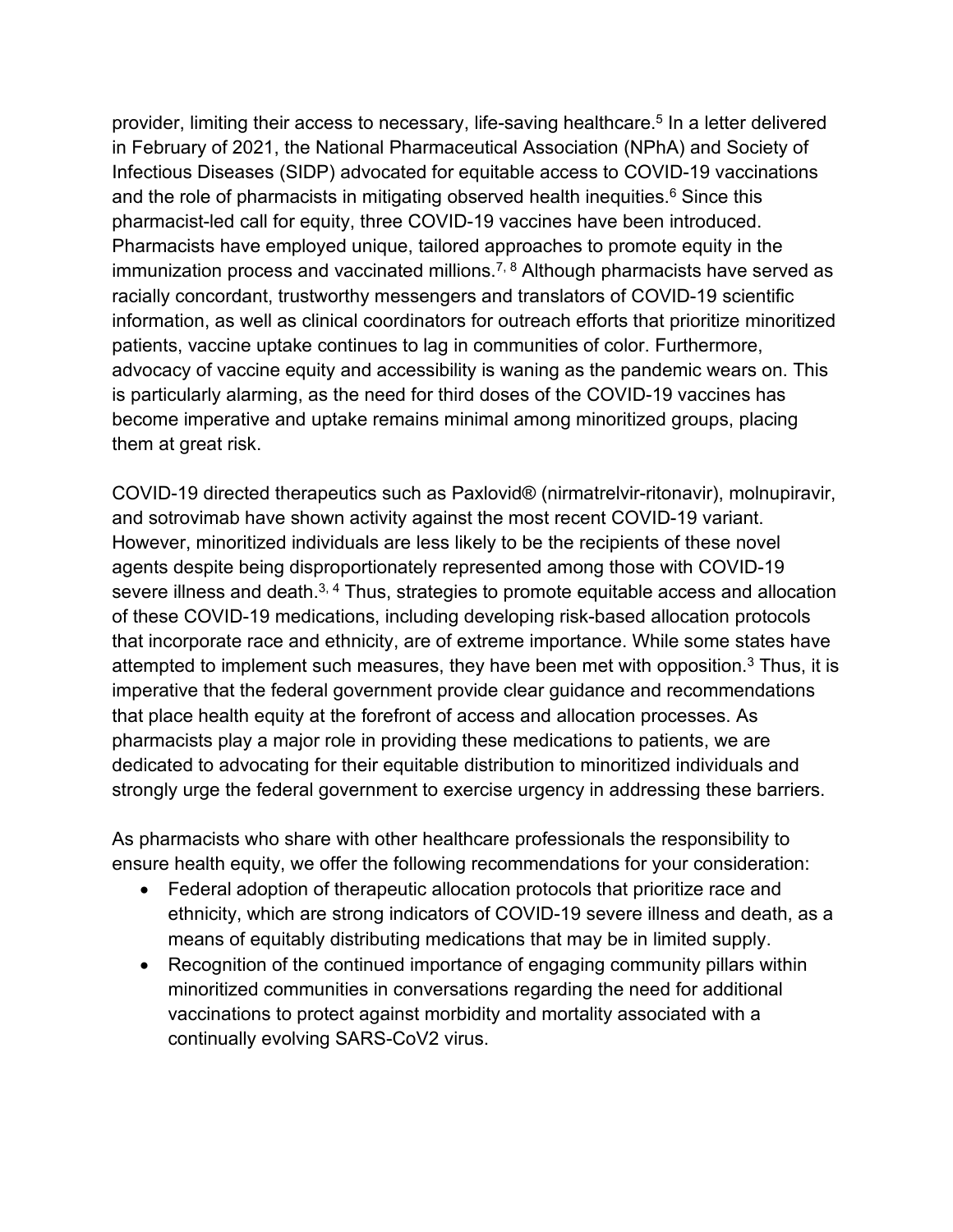- Continued engagement of racially concordant pharmacists and other healthcare professionals as trusted messengers to overcome the dissemination of COVID-19 related misinformation and disinformation.
- Increased allocation of vaccines to primarily minoritized communities and utilization of pharmacists, student pharmacists, and pharmacy technicians to help narrow vaccination disparity gaps.

We recognize that the equitable access and allocation of COVID-19 treatment modalities will be essential to ending the pandemic. We are committed to supporting the healthcare community and the Biden-Harris Administration in efforts to ensure a transparent and just allocation of COVID-19 therapeutics and preventive measures.

Please contact us if we can provide additional information relevant to the foregoing recommendations.

Respectfully,

M. Madd

Michael S. Maddux, Pharm.D., FCCP Executive Director American College of Clinical Pharmacy



<u> 22 - VIA</u>

Ryan C. Marable, PharmD President National Pharmaceutical Association



Scott J. Bergman, PharmD, FCCP, FIDSA, BCIDP President Society of Infectious Diseases Pharmacists



SOCIETY OF INFECTIOUS **DISEASES PHARMACISTS**